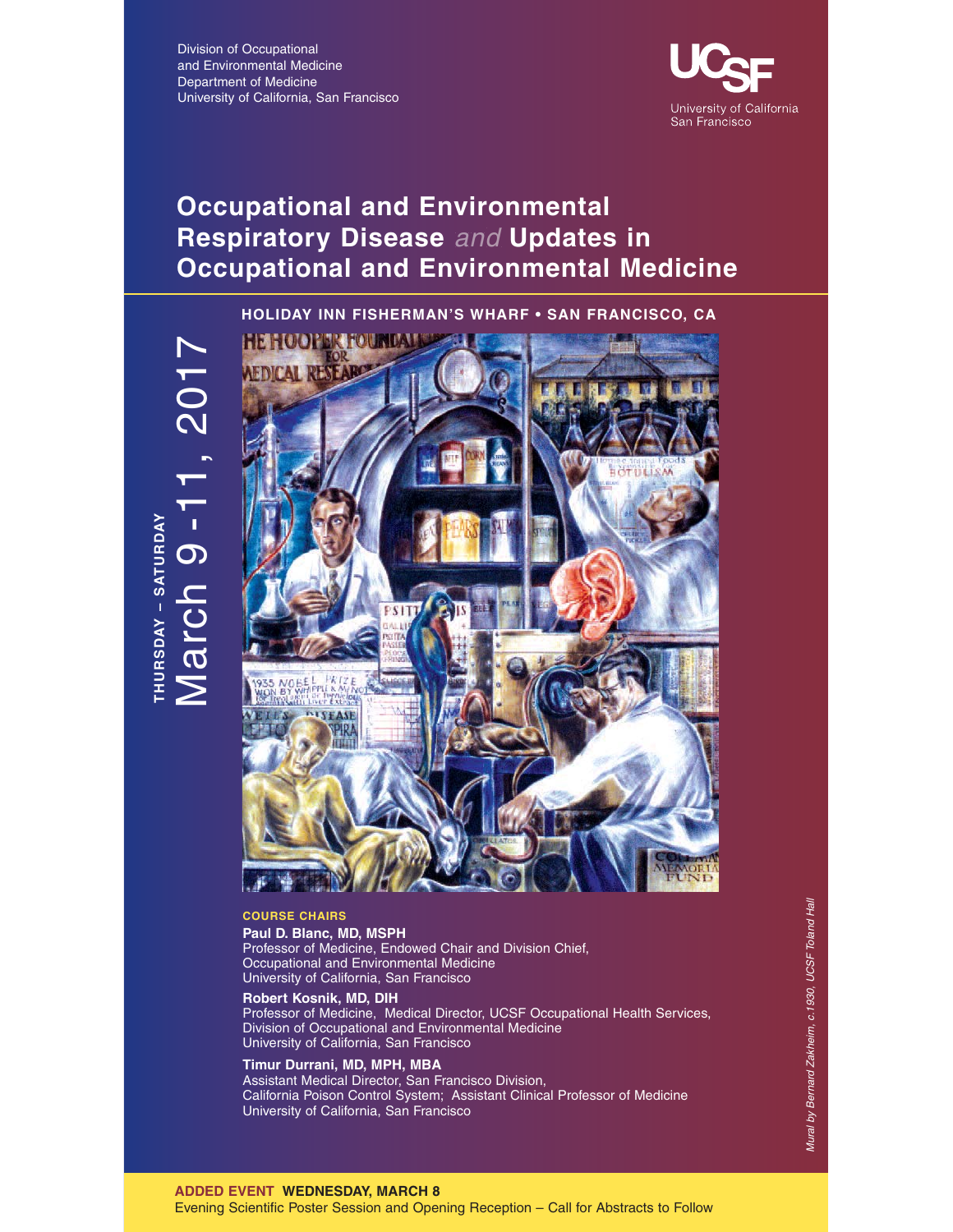# **Occupational and Environmental Respiratory Disease** and **Updates in Occupational and Environmental Medicine**

### **MARCH 9-11, 2017 and MARCH 8, 2017 Evening Poster Session**

This course is presented by the Division of Occupational and Environmental Medicine in the Department of Medicine at the University of California, San Francisco. It is designed to provide occupational and environmental health professionals and persons from other health-related disciplines with a review and update of current topics in occupational and environmental medicine. The first day of the curriculum will focus on Occupational and Environmental Respiratory Disease. A poster session the evening before will supplement the Respiratory Disease course content. The second day and final half-day of the course will cover a multi-topic theme: Updates in Occupational and Environmental Health.

This course is approved for American Board of Preventive Medicine Maintenance of Certification self-assessment credit and is a comprehensive update for occupational medicine specialists. California Qualified Medical Examiner credit approval is anticipated.

This course is also designed to meet the needs of primary care providers and others engaged in occupational health practice and research including physicians (family physicians, general practitioners, internists, emergency medicine specialists), nurse practitioners and other nursing professionals, as well as physician's assistants and industrial hygienists.

### **OBJECTIVES**

An attendee completing this course will be able to:

- Improve their understanding of the role of inhalational exposures in occupational and environmental health practice;
- Adopt new medical knowledge into preventive activities addressing emerging risk factors and new diseases entities, in particular for respiratory conditions;
- Evaluate scientific data in the field of occupational and environmental medicine;
- Expand the differential diagnosis to incorporate a wider range of environmental and occupational factors in respiratory disease processes and in other work-related conditions;
- Improve their diagnostic methods and treatment recommendations for selected occupational and environmental conditions, emphasizing but not limited to lung processes;
- Improve their management in terms of required regulatory management of specific work-related scenarios;
- Inform the prioritization of clinical care, research, and public health policy with state-of- the-art updates.

### **ACCREDITATION**

The University of California, San Francisco School of Medicine (UCSF) is accredited by the Accreditation Council for Continuing Medical Education to provide continuing medical education for physicians.

UCSF designates this live activity for a maximum of **19.25** AMA PRA Category 1 Credits<sup>™</sup>. Physicians should claim only the credit commensurate with the extent of their participation in the activity.

This CME activity meets the requirements under California Assembly Bill 1195, continuing education and cultural and linguistic competency.

### **Pain Management and End-of-Life Care:**

The approved credits shown above include a maximum of **5.00** credits toward meeting the requirement under California Assembly Bill 487, Pain Management and End-of-Life Care.

### **Geriatric Medicine:**

The approved credits shown above include **4.50** credits toward meeting the requirement under California Assembly Bill 1820, Geriatric Medicine.

**Nurses:** For the purpose of recertification, the American Nurses Credentialing Center accepts AMA PRA Category 1 Credit<sup>™</sup> issued by organizations accredited by the ACCME.

**Physician Assistants:** AAPA accepts Category 1 credit from AOACCME, prescribed credit from AAFP, and AMA PRA Category 1 Credit™ from organizations accredited by the ACCME.

**American Board of Preventive Medicine:** The American Board of Preventive Medicine has approved this course for a maximum of **19.00** MOC Part II credits.

**California Division of Workers Compensation – Medical Unit (QME Credit):** The California Division of Workers Compensation – Medical Unit for Qualified Medical Evaluator credit has been filed and is awaiting approval for a maximum of **19.25** credits.

**Family Physicians:** Application for CME credit has been filed with the American Academy of Family Physicians. Determination of credit is pending.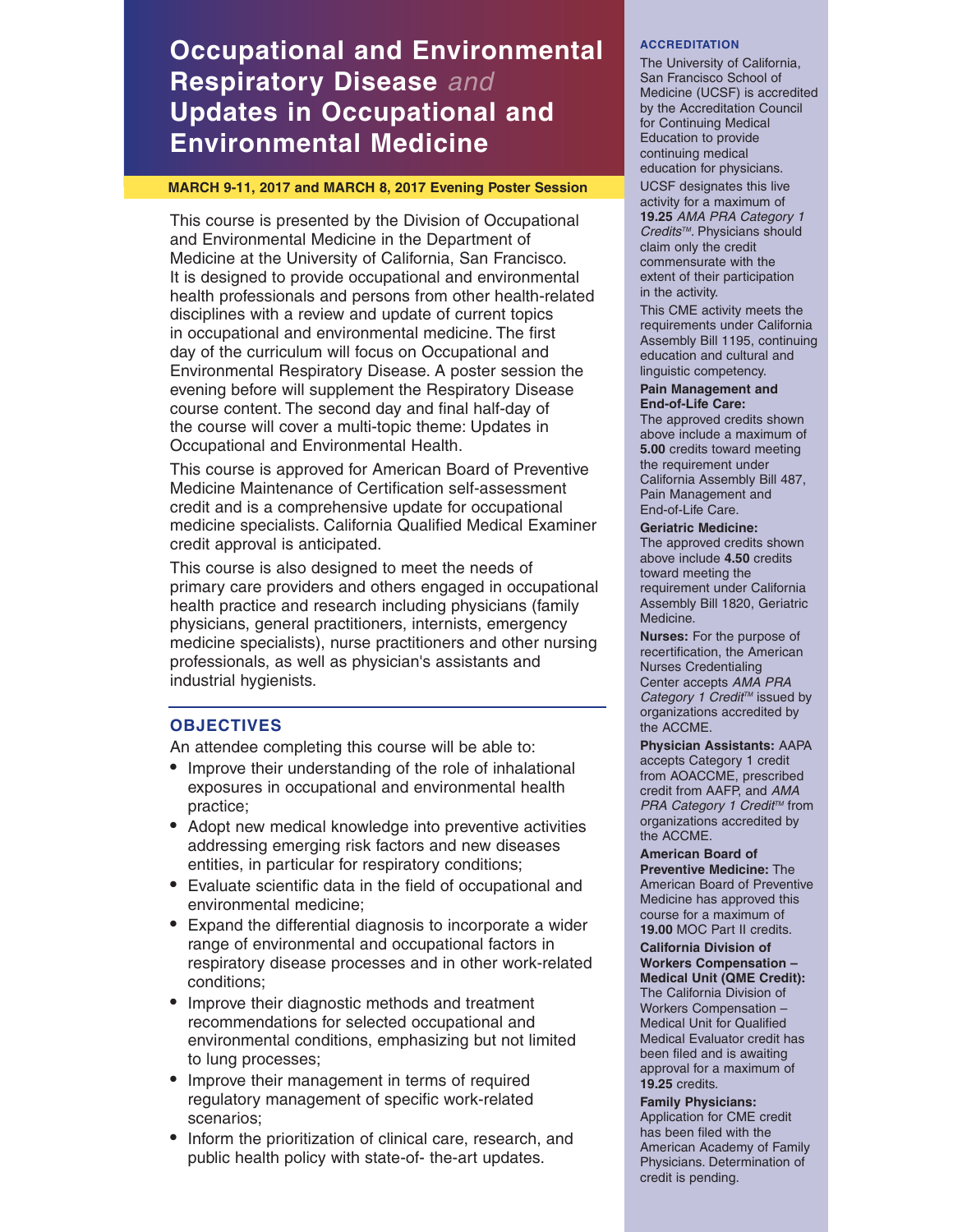## **WEDNESDAY, MARCH 8, 2017**

6:30-8:00 pm **Evening Scientific Poster Session and Opening Reception**

## **THURSDAY, MARCH 9, 2017**

| $7:00$ am         | <b>Registration and Continental Breakfast</b>                                                                                                              |                          |
|-------------------|------------------------------------------------------------------------------------------------------------------------------------------------------------|--------------------------|
|                   | <b>OCCUPATIONAL AND ENVIRONMENTAL RESPIRATORY DISEASE</b>                                                                                                  |                          |
| $7:45$ am         | <b>Introductions</b>                                                                                                                                       | Course Leaders           |
| $8:00 \text{ am}$ | <b>Ambient Air Pollution and Health:</b><br><b>Epidemiologic Bench to Bedside</b>                                                                          | John Balmes, MD          |
| 8:50              | <b>Upper Airway Responses to Occupational</b><br>and Environmental Exposures                                                                               | Dennis Shusterman, MD    |
| 9:40              | Coffee Break                                                                                                                                               |                          |
| 10:10<br>G        | <b>Occupation and Pneumonia</b>                                                                                                                            | Kjell Torén, MD          |
| 11:00             | <b>Occupational COPD and Chronic Bronchitis</b>                                                                                                            | Paul Blanc, MD, MSPH     |
| 11:50             | Lunch on your own                                                                                                                                          |                          |
| $1:20$ pm         | <b>Work-related Interstitial Lung Disease:</b><br><b>Beyond Pneumoconiosis</b>                                                                             | Carl Reynolds, MD        |
| 2:10              | Work-related Asthma - New Onset and<br><b>Exacerbation</b>                                                                                                 | Robert Harrison, MD, MPH |
| P<br>3:00         | Lung Transplantation: Occupational and<br><b>Environmental Aspects</b>                                                                                     | Jonathan Singer, MD      |
| 3:50              | Coffee Break                                                                                                                                               |                          |
| 4:10              | Silica Exposure, Disease, and Prevention:<br>Old and New                                                                                                   | Robert Cohen, MD         |
| 5:00<br>P         | <b>Respiratory Hazards of Military Service</b>                                                                                                             | Mehrdad Arjomandi, MD    |
| 5:50              | <b>CLOSING PANEL: What's Old and What's</b><br><b>New in Occupational Respiratory Disease</b><br>Paul Blanc, MD, MSPH . John Balmes, MD . Robert Cohen, MD |                          |
| 6:30 pm           | Adjourn                                                                                                                                                    |                          |

## **FRIDAY, MARCH 10, 2017 • DAY ONE**

| $7:30$ am |           | <b>Registration and Continental Breakfast</b>                                        |                                               |
|-----------|-----------|--------------------------------------------------------------------------------------|-----------------------------------------------|
|           |           | UPDATES IN OCCUPATIONAL AND ENVIRONMENTAL HEALTH                                     |                                               |
| 7:50      |           | <b>Introductions</b>                                                                 |                                               |
| 8:10      |           | Diving and Other Hyperbaric Hazards                                                  | Jeffrey H. McClellen, CAPT, MC,<br><b>USN</b> |
| 9:00      | <b>GP</b> | <b>Ultraviolet Radiation Exposure in Work</b><br>and Life                            | Giorgia Garrett, MD                           |
| 9:50      |           | Coffee Break                                                                         |                                               |
| 10:20     | G         | <b>Insights on Work-related Neurodegenerative</b><br><b>Disease</b>                  | Samuel Goldman, MD, MPH                       |
| 11:10     |           | What's New in Hazardous Technologies and<br><b>Exposures?</b>                        | Gina Solomon, MD, MPH                         |
| 12:00 pm  |           | Lunch on your own                                                                    |                                               |
| 1:30      | G         | <b>KEYNOTE: Occupationally-associated</b><br><b>Male Genitourinary Conditions</b>    | Bruce Bernard, MD, MPH                        |
| 2:30      | P         | <b>Opiates and Chronic Pain Management in</b><br><b>Occupational Health Practice</b> | Roman Kownacki, MD, MPH                       |
| 3:20      |           | Coffee Break                                                                         |                                               |
| 3:40      |           | To Sit or Stand: What Is Good for the Heart?                                         | David Rempel, MD                              |
| 4:30      | P         | <b>Thinking About Vulnerable Workers</b>                                             | Stephen McCurdy, MD, MPH                      |
| 5:20      |           | The Skinny on Work: Obesity on the Job                                               | Julia Buss, DNS                               |
| $6:10$ pm |           | Adjourn                                                                              |                                               |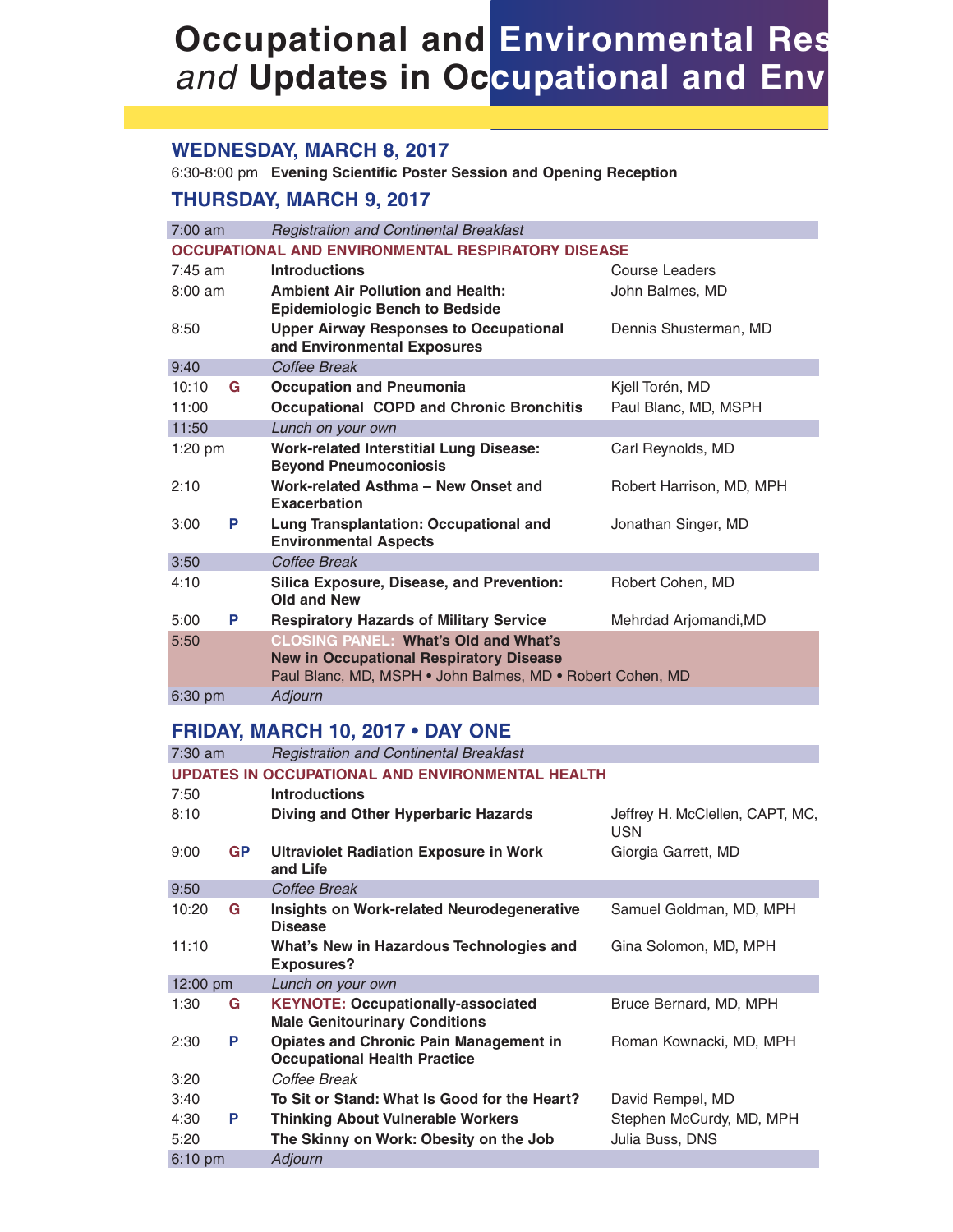# **spiratory Disease ironmental Health**

**Holiday Inn Fisherman's Wharf**

**March 9-11, 2017**

### **SATURDAY, MARCH 11, 2017 • DAY TWO**

| $7:45$ am          | <b>Continental Breakfast</b>                                                                                                                                      |                            |
|--------------------|-------------------------------------------------------------------------------------------------------------------------------------------------------------------|----------------------------|
|                    | UPDATES IN OCCUPATIONAL AND ENVIRONMENTAL HEALTH                                                                                                                  |                            |
| 8:15               | <b>Introductions</b>                                                                                                                                              | Course Leaders             |
| 8:30<br>G          | <b>Manganese Toxicity: Recent Research</b><br><b>Advances</b>                                                                                                     | Roberto Lucchini, MD       |
| 9:20               | <b>Weightless Environments and Health</b>                                                                                                                         | Marlene Grenon, MD         |
| 10:10              | Coffee Break                                                                                                                                                      |                            |
| 10:30              | <b>Agricultural Workers' at Risk</b>                                                                                                                              | Marc Schenker, MD          |
| 11:20<br>P         | The Neck and Upper Extremities:<br><b>Ergonomics 101</b>                                                                                                          | Carisa Adamson-Harris, PhD |
| $12:10 \text{ pm}$ | <b>CLOSING PANEL:</b><br><b>Occupational and Environmental Health in 2017</b><br>Bruce Bernard, MD, MPH • Samuel Goldman, MD, MPH •<br>Carisa Harris-Adamson, PhD |                            |
| 12:40 pm           | Adjourn                                                                                                                                                           |                            |
|                    | $P -$ Pain Credit<br><b>G</b> – Geriatric Credit                                                                                                                  |                            |

### **GENERAL INFORMATION**

Pre-registration is preferred to ensure that registrants receive a syllabus. **Date:** March 9-11, 2017 (March 8, 2017 Poster Session) **Location:** Holiday Inn Fisherman's Wharf, 1300 Columbus Avenue, San Francisco, CA 94133 (800) 942-7348 **Fees:**

**Full Course \$725** – Physicians **\$625** – Allied Health Professionals **\$525** – Residents/Fellows

Current graduate trainees should inquire regarding special registration options.

If you would like to register for only the **Toxic Substances in the Workplace** or **Updates in Occupational Health and Environmental Medicine**, see information on individual sections below:

**Occupational and Environmental Respiratory Disease (March 9)**

8.00 AMA PRA Category 1 Credits™

**\$325** – Physicians

**\$275** – Allied Health Professionals

**\$225** – Residents/Fellows

### **Updates in Occupational Medicine**

**Section Only (Two Days – March 10-11)** 10.00 AMA PRA Category 1 Credits™

- - **\$425** Physicians
	- **\$375** Allied Health Professionals
	- **\$325** Residents/Fellows

### **REGISTER VIA**

### **Online: tinyurl.com/MDM17N01**

**Mail:** Complete course registration form and send with payment to:

> UCSF Office of Continuing Medical Education P.O. Box 45368, San Francisco, CA 94145-0368

- Fax: Fax completed registration form to: (415) 502-1795 (be sure to include your credit card number)
- **Phone:** To register by phone or to inquire about registration status, please call UCSF's CME Registration Office at (415) 476-5808.

**Refund Policy**: Cancellations received in writing before the first day of the course will be refunded, less a \$75 administrative fee. No refunds will be made on cancellations received after that date.

### **CONFERENCE LOCATION**

Enjoy San Francisco's renowned attractions such as the historic cable cars, shopping in Union Square, or visit San Francisco's culinary hub at the Ferry Building. The course will take place at the hotel, just steps from San Francisco Fisherman's Wharf and a short walk to Pier 39 attractions. A block of guestrooms has been reserved at the special UCSF conference rate of **\$205/night**. You are urged to make your reservations early.

The cut-off date is **February 15, 2017**, or until the group room block is filled. After this date, rooms will be provided on a space-available basis only. To make hotel reservations please call 1(800) 942-7348 and identify yourself as a member of this UCSF conference to receive the special rate. You can also reserve your hotel rooms on-line by visiting the course webpage on our website at **tinyurl.com/MDM17N01** 

Please click on the reservations link in the Travel & Lodging section (online booking code: OEM). By staying at the host hotel, you help UCSF meet its contractual obligations and keep registration fees reasonable.

### **AIR TRANSPORTATION**

UCSF has negotiated special fares with United Airlines for our course attendees. You can find information regarding our group code on our course website on **tinyurl.com/MDM17N01**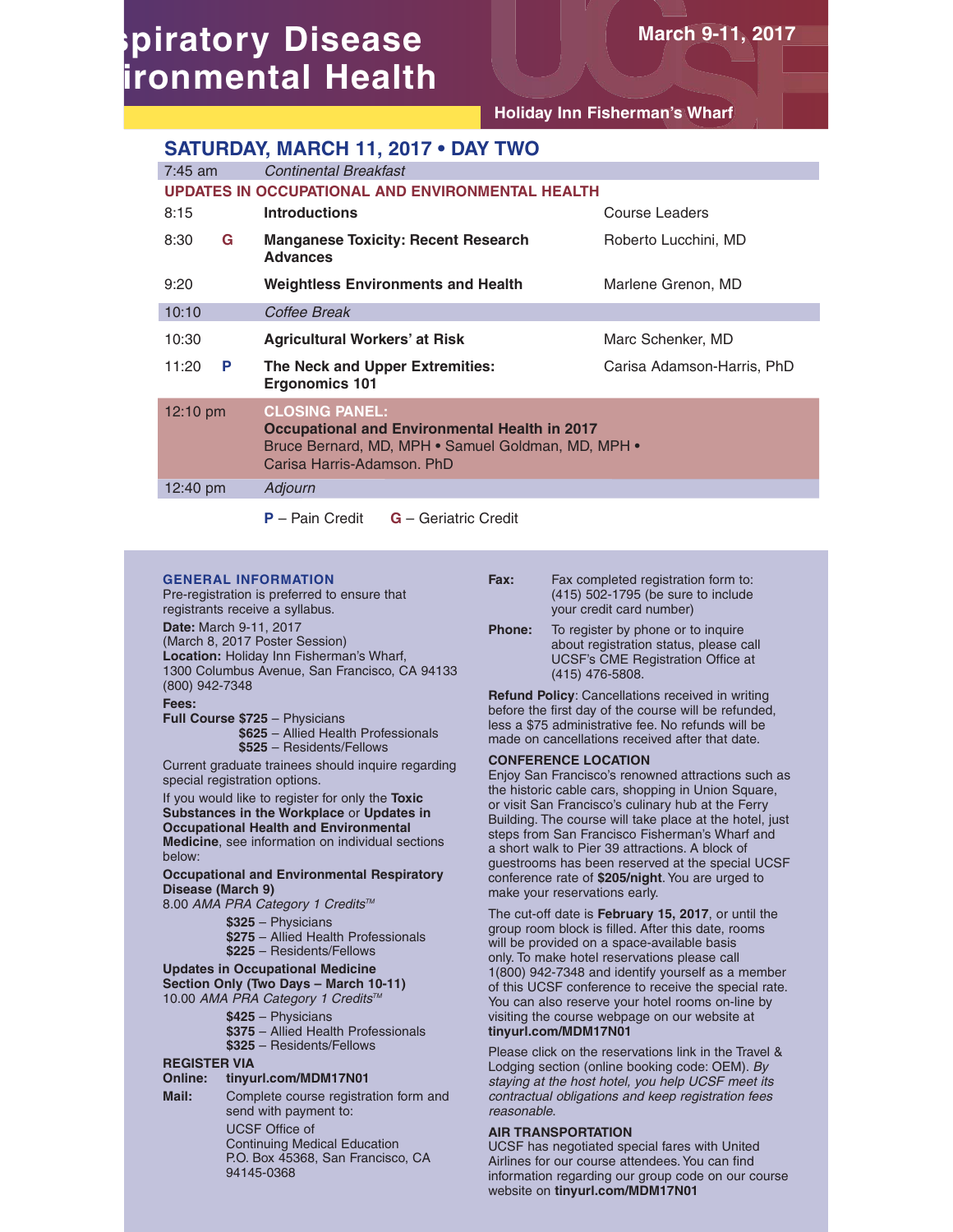**19 Printed on Recycled Paper** 

 $\circledast$ 

### **COURSE CHAIRS**

Contract and Microscopy of Microscopy of Microscopy of Microscopy of the Control of the Control of Microscopy of Microscopy of the Control of the Control of the Control of the Control of the Control of the Control of the C **Paul D. Blanc, MD, MSPH** Professor of Medicine, Endowed Chair and Division Chief, Occupational and Environmental Medicine University of California, San Francisco **Robert Kosnik, MD, DIH** Professor of Medicine, Medical Director, Occupational Health Services, Division of Occupational and Environmental Medicine University of California, San Francisco

**Timur Durrani, MD, MPH, MBA** Assistant Professor of Medicine Division of Occupational and Environmental Medicine University of California, San Francisco

### **COURSE FACULTY**

**Carisa Adamson-Harris, PhD** Assistant Professor of Medicine University of California, San Francisco **Mehrdad Arjomandi, MD** Associate Professor of Medicine University of California, San Francisco **John Balmes, MD**

Professor of Medicine University of California, San Francisco

**Bruce Bernard, MD, MPH** Captain, USPHS; Chief Medical Officer Health Hazard Evaluations and Technical Assistance NIOSH, CDC Cincinnati, Ohio

### **COURSE FACULTY (CONT'D) Julia Buss, RN, PhD**

Deputy Director, COEH Director, COEH Continuing Education University of California, Berkeley

**Robert A. Cohen, MD** Professor of Medicine Northwestern University, Feinberg School of Medicine, Chicago, IL

**Giorgia Garrett, MD** Physician, Kaiser Permanente San Francisco

**Samuel Goldman, MD, MPH** Associate Professor of Neurology University of California, San Francisco

**Marlene Grenon, MD, CM** Associate Professor of Surgery Division of Vascular and Endovascular Surgery, University of California, San Francisco

**Robert Harrison, MD, MPH** Clinical Professor of Medicine, University of California, San Francisco; Public Health Medical Officer, California Department of Public Health

**Roman Kownacki, MD, MPH** Regional Medical Director for Occupational Health, The Permanente Medical Group, Inc. Oakland, CA

**Roberto Lucchini, MD** Director of the Division of Occupational Medicine; Professor of Medicine Icahn School of Medicine at Mount Sinai New York, NY

#### **COURSE FACULTY (CONT'D)**

**Jeffrey H. McClellen ,CAPT, MC, USN** Branch Head, Undersea Medicine/Radiation Health (M95) Undersea Medicine Specialty Leader United States Navy Falls Church, VA

**Stephen A. McCurdy, MD, MPH** Director, UC Davis Master of Public Health (MPH) Program Vice Chair and Professor Department of Public Health

**David Rempel, MD, MPH** Professor of Medicine University of California, San Francisco

**Carl J. Reynolds, MD** Honorary Clinical Research Fellow Imperial College, London United Kingdom

**Marc B. Schenker, MD, MPH** Distinguished Professor, Division of Epidemiology, Division of Environmental and Occupational Health University of California, Davis

**Dennis Shusterman, MD MPH** Professor Emeritus of Clinical Medicine, University of California, San Francisco; Public Health Medical Officer, California Department of Public Health (Retired)

**Jonathan Singer, MD** Assistant Professor of Medicine University of California, San Francisco

**Gina Solomon, MD, MPH** Clinical Professor of Medicine

University of California, San Francisco **Kjell Torén, MD**

Professor and Chief Physician University of Gothenburg Gothenburg, Sweden